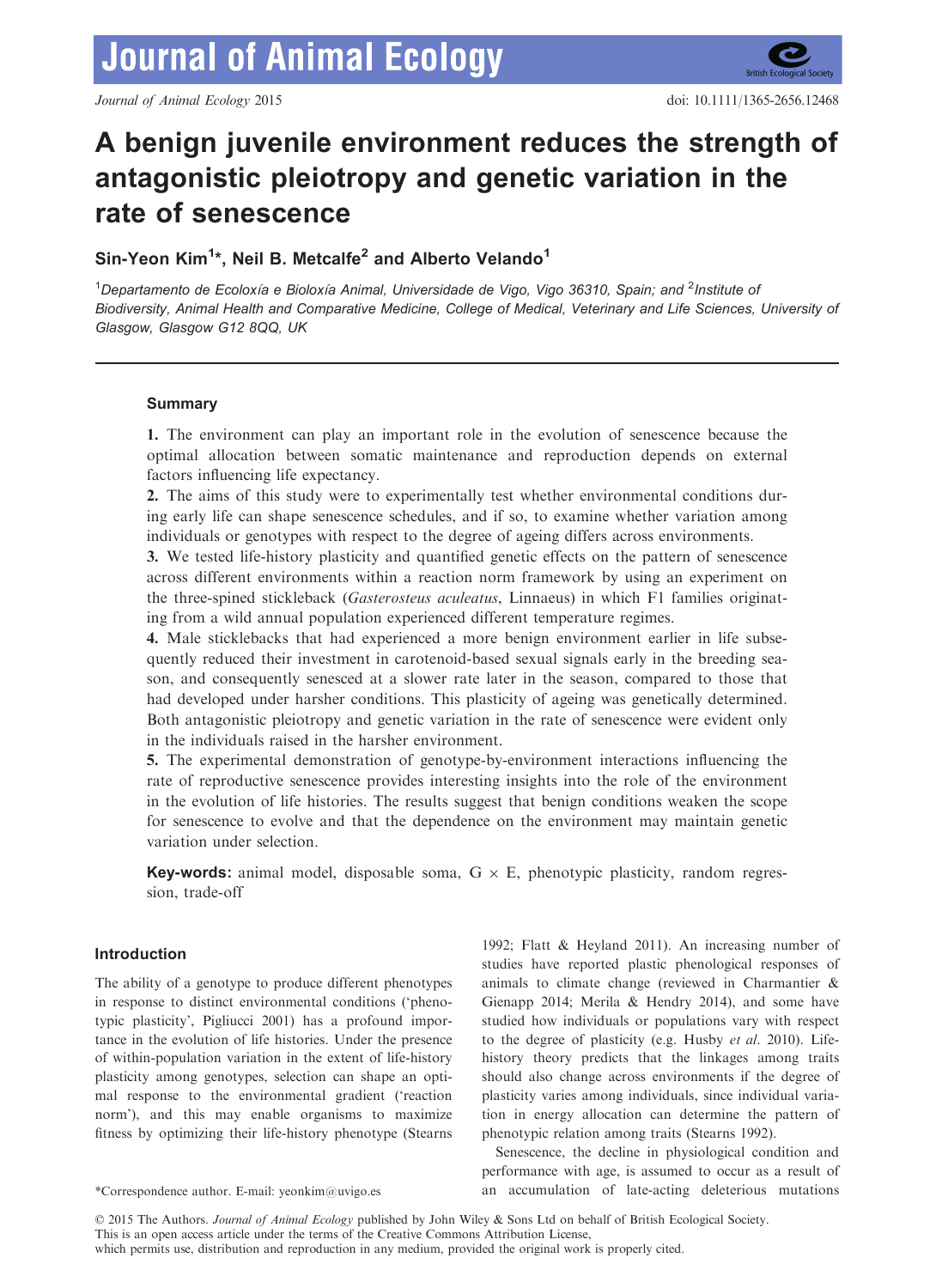(Medawar 1952), a trade-off between reproduction and cellular maintenance (disposable soma theory, Kirkwood 1977) and active selection of alleles with beneficial effects in early life but pleiotropic deleterious effects in late life (antagonistic pleiotropy theory, Williams 1957). In previous studies of these theories of ageing, the effect of reproductive effort on the rate of senescence was consistent with the resource allocation principles underlying the disposable soma theory (e.g. Nussey et al. 2006; Kim et al. 2011; Boonekamp et al. 2014), while genetic correlations between early and late performances supported the antagonistic pleiotropic theory (e.g. Partridge, Prowse & Pignatelli 1999; Charmantier et al. 2006). However, some studies failed to detect these patterns probably due to natural variation among individuals in genetic quality and/or plastic responses of genotypes to environmental conditions (Lemaître et al. 2015). Although some recent studies have recognized the existence of within- and among-population variation in the patterns of senescence, the causes of such variation remain poorly understood (Wilson, Charmantier & Hadfield 2008; Bouwhuis et al. 2010; Nussey et al. 2013; Jones et al. 2014).

Changes in the external environment may dynamically alter the optimal investment in somatic maintenance and reproduction, and thereby promote or hinder the evolution of senescence (Kirkwood 2002; Reznick et al. 2004). These environmental effects are not restricted to the period after sexual maturation, since conditions experienced earlier in life can alter the optimal schedule of reproduction, especially if they influence developmental pathways (West-Eberhard 2003; Lemaître et al. 2015). If environmental conditions encountered during development cause a reduced investment in early reproduction, then it is predicted that the level of somatic damage or strength of antagonistic pleiotropy will also be reduced, thereby decelerating the rate of ageing (McNamara et al. 2009). Indeed, a recent study demonstrated that non-genetic maternal effects on growth and maturation consequently modulated the patterns of senescence and mortality in Daphnia pulex (Plaistow et al. 2015). So can environmental conditions shape senescence schedules? This question may be best approached by simultaneously testing plasticity of ageing and quantifying genetic effects on the pattern of senescence across different environments within a reaction norm framework (Nussey, Wilson & Brommer 2007; Monaghan et al. 2008; Wilson, Charmantier & Hadfield 2008; Charmantier, Brommer & Nussey 2014).

Here, we studied plasticity of ageing patterns in response to environmental conditions by using an experiment on the three-spined stickleback in which F1 families originating from a wild annual population experienced different temperature regimes over the winter prior to the reproductive season. By manipulating an environmental factor other than resources, we tested the ability of different genotypes to change the schedule of ageing independent from resource availability. We focused on the males' carotenoid-based sexual signal (i.e. their red throat) and body condition as proxies of their investment in reproduction and self-maintenance. The reproductive success of male sticklebacks depends on the expression of red coloration through improved mating success, nest defence and offspring survival (Candolin 1999a; Candolin & Tukiainen 2015). Male sticklebacks change their investment in reproduction over the season, or in response to changes in the level of male–male competition, by simultaneously adjusting the expression of red coloration and the level of courtship, territoriality and parental care (Candolin 2000; Lindström et al. 2009; Kim & Velando 2014). This sexual signal is costly because their maintenance requires a continual intake of carotenoids in the diet and mobilization into integuments during the breeding season (Pike et al. 2007). These carotenoids also have other important physiological functions related to body maintenance (Olson & Owens 1998; Blount et al. 2003), leading to faster somatic senescence in breeding males with a reduced carotenoid intake (Pike et al. 2010b). The allocation of carotenoids among these competing demands is therefore determined by a trade-off between current reproduction and selfmaintenance, so the expression of sexual signals should ideally be considered within a life-history context (Badyaev & Vleck 2007). Recent quantitative genetic studies have shown that individual variation in the expression of carotenoid signals has a genetic component (Evans & Sheldon 2015; Vergara, Fargallo & Martinez-Padilla 2015). However, in species like the stickleback in which carotenoid signals change dynamically throughout the reproductive season, it may be difficult to determine this genetic contribution with only cross-sectional measurements of the signals, hence the need for a longitudinal approach.

The aims of this study were therefore to use a longitudinal experiment to examine whether male sticklebacks change their investment in sexual signalling and consequent pattern of senescence in response to earlier environmental conditions, and if so, to examine whether this ability is genetically determined. We do the latter by exploring the quantitative genetics of temporal dynamics in sexual signal and condition (genotype-by-time interaction,  $G \times T$ ) and by testing for a genotype-by-environment interaction in the pattern of senescence  $(G \times T \times E)$ . We show that animals change their senescence schedules in response to environmental conditions, and that this ability is genetically determined.

#### Materials and methods

#### breeding design and rearing condition

Sexually immature three-spined sticklebacks were captured in the Rio Ulla, Galicia, Spain, in February 2013. Like in other populations near the southern edge of the species' range (Poizat, Rosecchi & Crivelli 1999), in this population fish reproduce by spawning repeatedly throughout a single relatively long breeding season, after which they die (females produce on average 61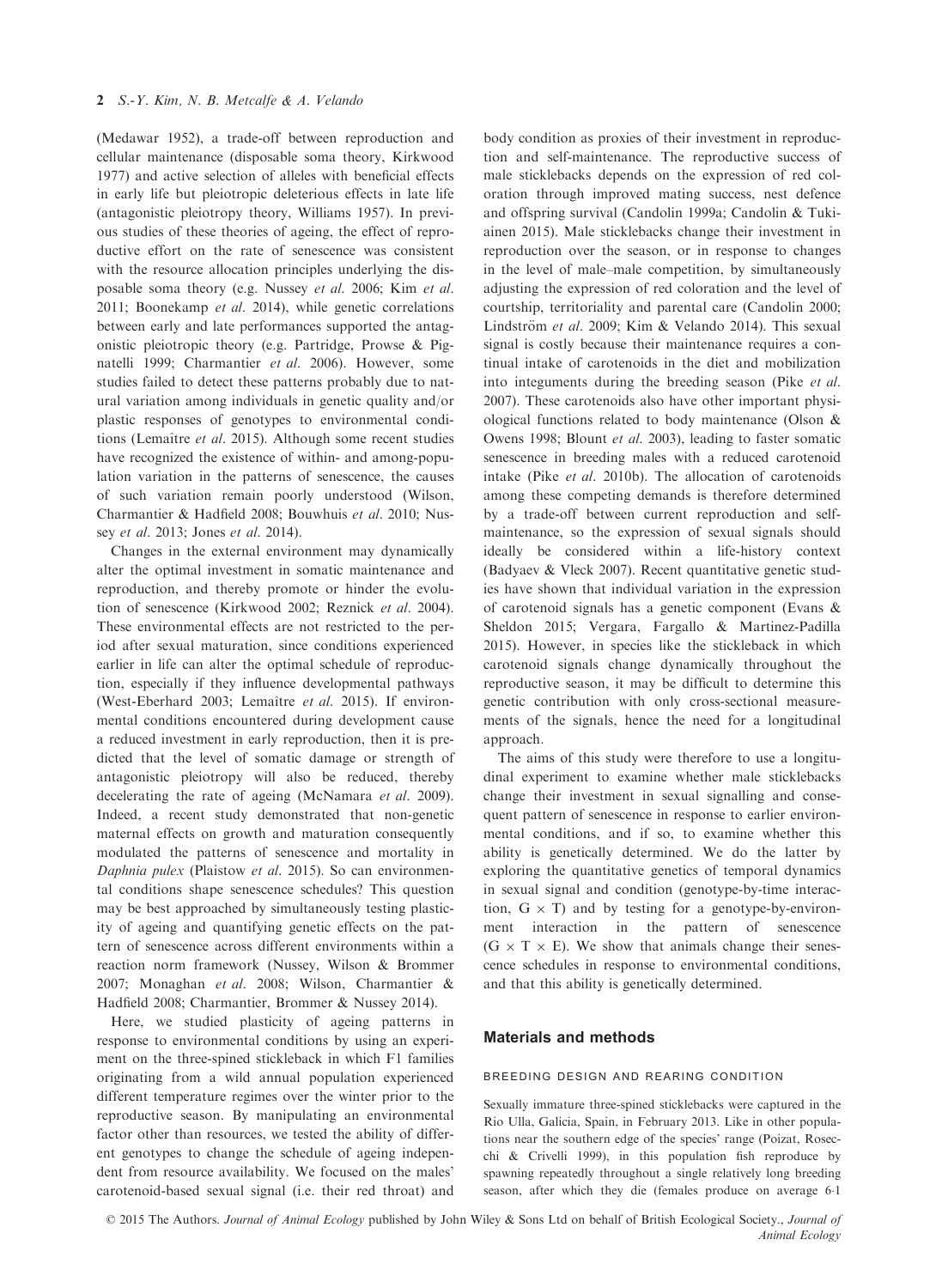clutches between February and August; our unpublished data). In Iberian populations, adults disappear in summer and 2-year-old breeders have never been recorded (Fernández et al. 2015). Adult body condition declines as the breeding season progresses, and it has been suggested that harsh conditions imposed by Iberian summers are close to the species tolerance limits (Clavero, Pou-Rovira & Zamora 2009).

Among 70 collected fish, 16 eventually mature males and 16 mature females were randomly selected and used for breeding. Breeding design and fish husbandry are fully described in a previous study (Kim & Velando 2015). Briefly, each fish bred twice with two different randomly chosen mates, producing a total of 32 full-sib families of the F1 generation, during April–May 2013. Thus, each F1 fish had full-sibs and maternal and paternal halfsibs.

At age 40 days, fry in each full-sib family were divided among two ( $N = 7$  families) or four ( $N = 25$  families) 'growth tanks' (8 L;  $N = 114$  tanks), each initially housing 11 or 12 juvenile fish  $(N = 1359$  individuals). Two fish per tank were subsequently removed at age 5 months to be used in another experiment (Kim in press). The tanks were connected to four closed water systems (30 tanks per system). In each system, water was filtered for nitrification, aerated and temperature-controlled by the combined continuous function of a mechanical filter, a circulation pump and a flow-through water-cooling device. Each full-sib family was allocated to four (or two) randomly selected tank positions in the four (or two) different aquaria systems. Juvenile fish were fed to satiation daily (twice daily up to age 5 months then once a day) on a progressive diet of newly hatched Artemia (from hatching to age 3 months) and a commercial pelleted diet (from age 2 months onwards; Gemma Micro, Skretting, Norway). Natural photoperiod was simulated by programmed illumination.

#### temperature manipulation

The water temperature in the growth tanks reflected the natural seasonal pattern at the sampling site of the parent fish (i.e. reaching a peak of 20 °C in August, then falling steadily) until the experimental manipulation of temperatures began in November as shown in Fig. S1. Juvenile fishes that survived until age 6 months were weighed and permanently marked with colour elastomer tags (Northwest Marine Technologies, Shaw Island, WA, USA) under a low dose of benzocaine anaesthetic to allow tracking of individual-specific life histories ( $N = 1038$  individuals). Among the four aquaria systems, two were randomly assigned to the normal winter treatment group and the other two to the warm winter group. Therefore, each family was equally allocated into the two experimental groups. Water temperature in the normal winter group was gradually reduced from 14 °C in November to 9 °C in January then increased to 14 °C in March to simulate natural temperature change in the sampling site, whereas the temperature in the warm winter group was maintained at 14 °C from November onwards throughout the winter, so that the fish experienced a more benign juvenile environment (Fig. S1, Supporting information).

#### life-history and nuptial coloration

We monitored the growth tanks once or twice every week during the 2014 breeding season to record the maturation pattern of males. Between March and May, a randomly selected subsample of males that had started to produce red coloration (104 control males and 105 warm-treated males) were allocated into individual tanks containing a sponge filter and provided with sand and polyester thread as nesting materials (for sampling details, Appendix S1, Supporting information); they were then monitored for reproductive investment across the breeding season until August.

During the 6 months of the reproductive season, each of the monitored males ( $N = 209$ ) was shown a gravid female enclosed in a transparent glass for 5 min twice a week to prompt expression of nuptial colour and behavioural investment in nest construction and courtship (Kim & Velando 2014). Each male was repeatedly photographed and measured (standard length and body mass) every 2 weeks up to 11 times throughout the season (on average 10 times). On each occasion, the fish was placed in a small transparent water-filled plastic box, positioned on its lateral side (either left or right to reduce handling time) using a grey sponge and photographed under standardized conditions within a black box containing LED illumination using a digital camera (Nikon D90, Nikon Corp., Tokyo, Japan) (Candolin 1999b). The photographs were scheduled so that the males were always photographed 2–3 h after the stimulation with a gravid female. By the end of August, all females in the growth tanks had stopped egg production and most males had become dull, and so we stopped presenting females and photographing males. Six of the study males died during the reproductive season (three from each treatment group).

We measured the area of red nuptial coloration (hue: 1–60 and 340–359; saturation: 50–255; intensity: 0–255) from the digital images by using IMAGE analysis software (ANALYSIS FIVE) (Kim & Velando 2014). Relative size of the red area was calculated as a percentage of the total lateral body area. We also determined the maximum red colour area during the season in each male. Body condition of each fish at each time of measurement was calculated as the residual from a linear regression of  $log_{10}$  body mass against  $log_{10}$  standard length ( $N = 2081$  repeated measurements,  $r = 0.885$ ,  $P < 0.001$ ) (Bolger & Connolly 1989).

In July, the level of mating competition was manipulated in order to test whether senescent males that had earlier experienced different temperature schemes differed in male–male competition strategies and terminal investment. Any effect of this competition treatment (i.e. whether presented with an attractive or dull rival) on red coloration has been taken into account in all statistical analyses (for details, Appendix S2, Supporting information).

#### statistical analyses

We first explored the effects of the temperature manipulation on the temporal dynamics of relative red area and body condition of the male sticklebacks by using longitudinal analyses of repeated measures (for each trait, control:  $N = 1020$  observations from 104 males; warm-treatment:  $N = 1061$  observations from 105 males). In a linear mixed-effect (LME) model fitted to each trait, experimental treatment (control or warm winter), hatching date, date of initiation of breeding (i.e. first expression of red throat coloration), strength of competition (strong or weak treatment), time (unit of 2 weeks between 26 March and 21 August) and interactions of interest were included as fixed effects, and individual identity, growth tank and full-sib family were included as nested random effects. Additionally, body condition was also analysed in a LME model fitted to body mass and including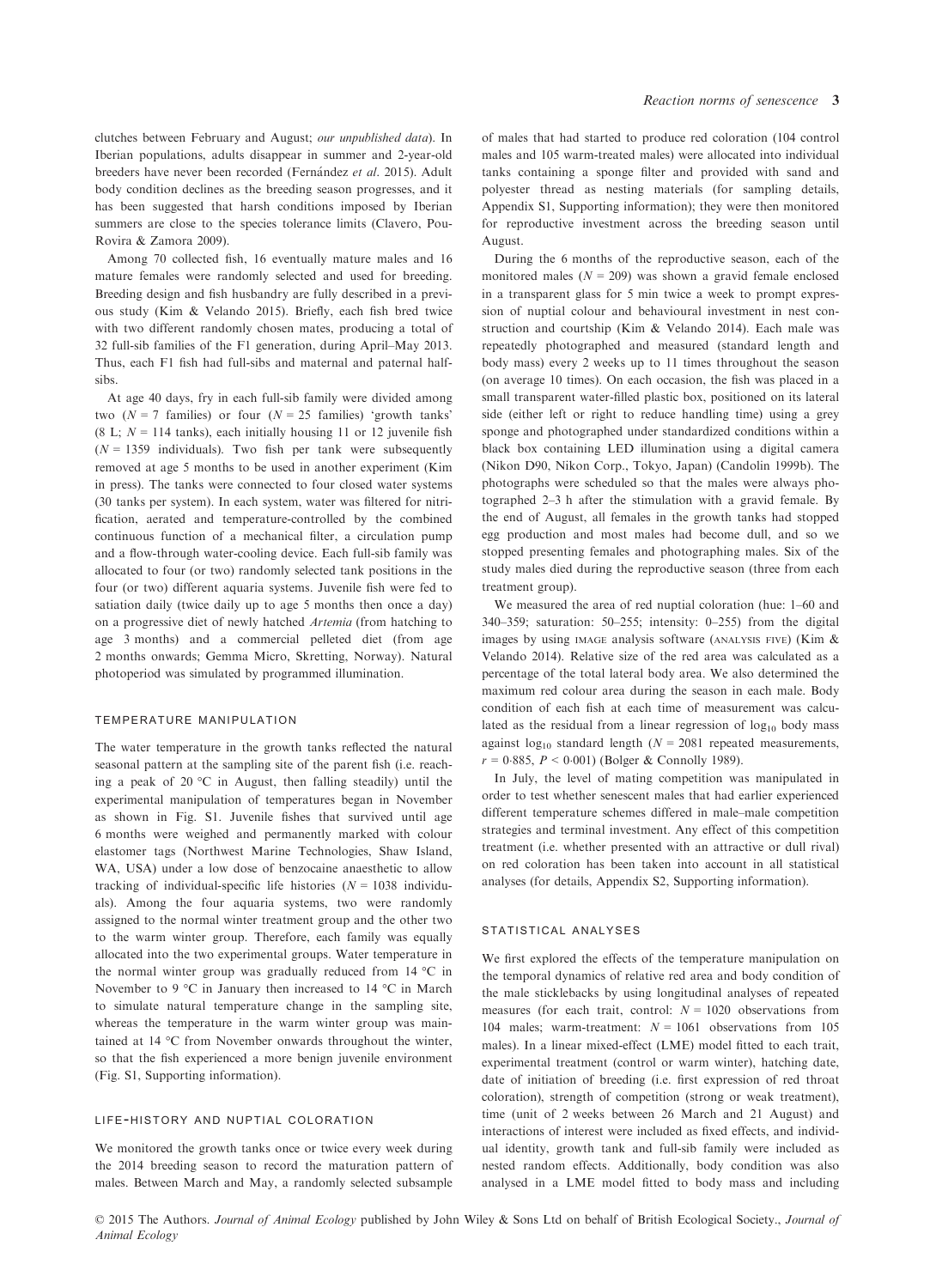standard body length as an additional covariate (Table S1, Supporting information). Non-significant fixed effects were dropped sequentially by using deletion tests, and then, the final LME model was fitted using the default restricted maximum likelihood (REML) to obtain estimates and significance levels of fixed effects in <sup>R</sup> (version 3.0.2).

We estimated individual and additive genetic (co)variances across time in relative red area and body condition (mass-standard length residuals) by using pedigree-based REML random regression animal models (RRAMs), implemented in ASREML (version 3). The random regression (RR) is the most widely applied function-valued trait approach, and when applied to longitudinal data, RR can provide a direct test of individual variation in ageing rates. We followed recently described methods to construct RRAMs for the quantitative genetics of ageing (Brommer, Rattiste & Wilson 2010; Charmantier, Brommer & Nussey 2014). Obtaining accurate estimates of genetic parameters in RRAMs requires a lot of repeated data from individuals from a well-connected pedigree (Wilson et al. 2010). The estimation of the additive genetic (co)variances in this study was based on 2081 repeated measures and full- and half-brother relationships of 209 F1 individuals with very high relatedness (PEDANTICS, Morrissey & Wilson 2010; pairwise relatedness ( $\geq 0.25$ ) of the pedigree =  $0.086$ ; average parental sibship size = 13). Simple animal model analyses without a RR function showed that a significant and high proportion of the total phenotypic variance was explained by additive genetic effects  $(h^2)$ , heritability) for relative red area and body condition, while permanent environment  $(pe^2,$ individual-specific), maternal  $(m^2,$  clutch-specific) and common environment  $(c^2$ , growth tank-specific) effects were negligible (Table S2, Supporting information). Therefore, clutch and growth tank were not included as random effects in the RRAM analyses, but individual identity was included to account for the repeated sampling and individual (co)variance. Body condition was analysed using only mass-standard length residuals and not body mass, because the latter requires including standard length as a covariate. Since body length itself is a heritable trait that is genetically correlated with body mass, including this covariate as a fixed effect in the RRAM analysis can severely bias estimates of the genetic parameters (Wilson 2008).

In the RRAMs, relative red area and body condition in individual  $i$  was expressed as a function of standardized time  $t$  (unit of 2 weeks) to a scale from  $-1$  to 1. By using univariate RRAMs fitted to the control and warm winter groups separately, we first estimated the between-individual variations in average trait (elevation) and ageing rates (linear and quadratic slopes of the trait measurement over standardized time) and the covariances between elevation and slopes. Then, the individual level RR function ( $I \times T$ , where  $T =$  time) was partitioned further to estimate the contributions of genetic effects  $(G)$  and non-genetic effects due to individual-specific past environmental conditions (permanent environment effects, PE) to the individual variations in average trait and ageing rate ( $G \times T$  and PE  $\times T$ ). Thus, we fitted the hierarchical univariate models for a trait  $T$  of individual  $i$  at time t as:

 $T_{i,t} = \mu + timeF + compF + f(pe_{xi},t) + f(a_{xi},t) + \varepsilon_{i,t}.$ 

We fitted the models in hierarchical order, starting from only fixed effects and heterogeneous residual error  $(\varepsilon_{i,t})$ . Apart from the overall trait mean  $\mu$ , timeF and compF are factorial fixed effects that denote time (an 11 level factor) and competition

treatment (a two level factor). Then,  $f(\text{ind}_{0i},t)$  was fitted as the RR function of zero order  $(x = 0)$ , which specifies the betweenindividual variation in the average trait. When  $x = 0$ , the variance across individuals  $(ind<sub>0</sub>)$  is estimated at the average time value of the individual-specific variation. In subsequent models,  $f(\text{ind}_{0i},t)$  was partitioned into additive genetic and permanent environment components,  $f(a_{0i},t)$  and  $f(pe_{0i},t)$ , then different orthogonal polynomial functions of time were specified to examine how the effects differed between constant (zero order,  $pe_0$  and  $a_0$ ), linear (first order,  $pe_1$  and  $a_1$ ) and quadratic forms (second order,  $pe_2$  and  $a_2$ ). Therefore,  $a_0$  and  $pe_0$  refer to the variances in reaction norm elevations, representing additive genetic and permanent environmental effects on the average trait value;  $a_1$ ,  $a_2$ ,  $pe_1$  and  $pe_2$  refer to the variances in reaction norm slopes, representing genetic and permanent environmental effects on ageing rates of either linear or quadratic form. In addition, the RRAMs also estimated the covariances among elevation and slopes. Significance of (co)variance components was assessed by using model comparisons based on likelihood ratio tests (LRT).

Senescence (i.e. a decline) in red coloration commenced in mid-May (see Results). Therefore, in order to explicitly test for  $G \times T$  and PE  $\times T$  effects, we also explored ageing patterns from the onset of senescence by fitting RRAMs to a subset of the red coloration data (i.e. measurements from 21 May–21 August only). The univariate model structures were the same as above, but here we considered linear reaction norms only by fitting polynomial functions of a zero and first order because the analyses based on the full data set suggested linear reaction norm patterns during this period.

The univariate RRAMs that examined rates of senescence of sexual coloration and body condition considered the two temperature treatment groups separately. To explicitly test whether the patterns of ageing and their genetic and permanent environment basis (i.e.  $G \times T$  and PE  $\times T$ ) differed between the control and warm winter groups, we used bivariate RRAMs. A  $G \times T \times E$ interaction is expected if genetic effects on ageing differ between environments. We combined the data sets and pedigree information from the two groups and tested for  $G \times T \times E$  and  $PE \times T \times E$  interactions. For example, relative red area of the two treatment groups was fitted as two response variables to a bivariate RRAM. Here, all covariances between the two treatment groups were constrained to be zero by modelling the genetic, permanent environment and residual variances as treatment-specific matrices. For the comparison between the treatment groups, the respective (co)variance components (i.e. elevation, slope and covariance between elevation and slope) in the two groups were constrained to be equal, assuming that they have the same genetic and permanent environmental variances in average trait and ageing rate. The likelihood optimized under the constrained model was compared to that of the unconstrained model by using LRT (Husby et al. 2010).

### **Results**

#### effects of overwinter temperature on seasonal dynamics of colour and condition

The date of initiation of breeding was significantly earlier for the warm-treated than the control males (LME: treatment:  $t_{80} = -3.664$ ,  $P < 0.001$ , hatching date: NS; Fig. 1a). However, while the maximum size of a male's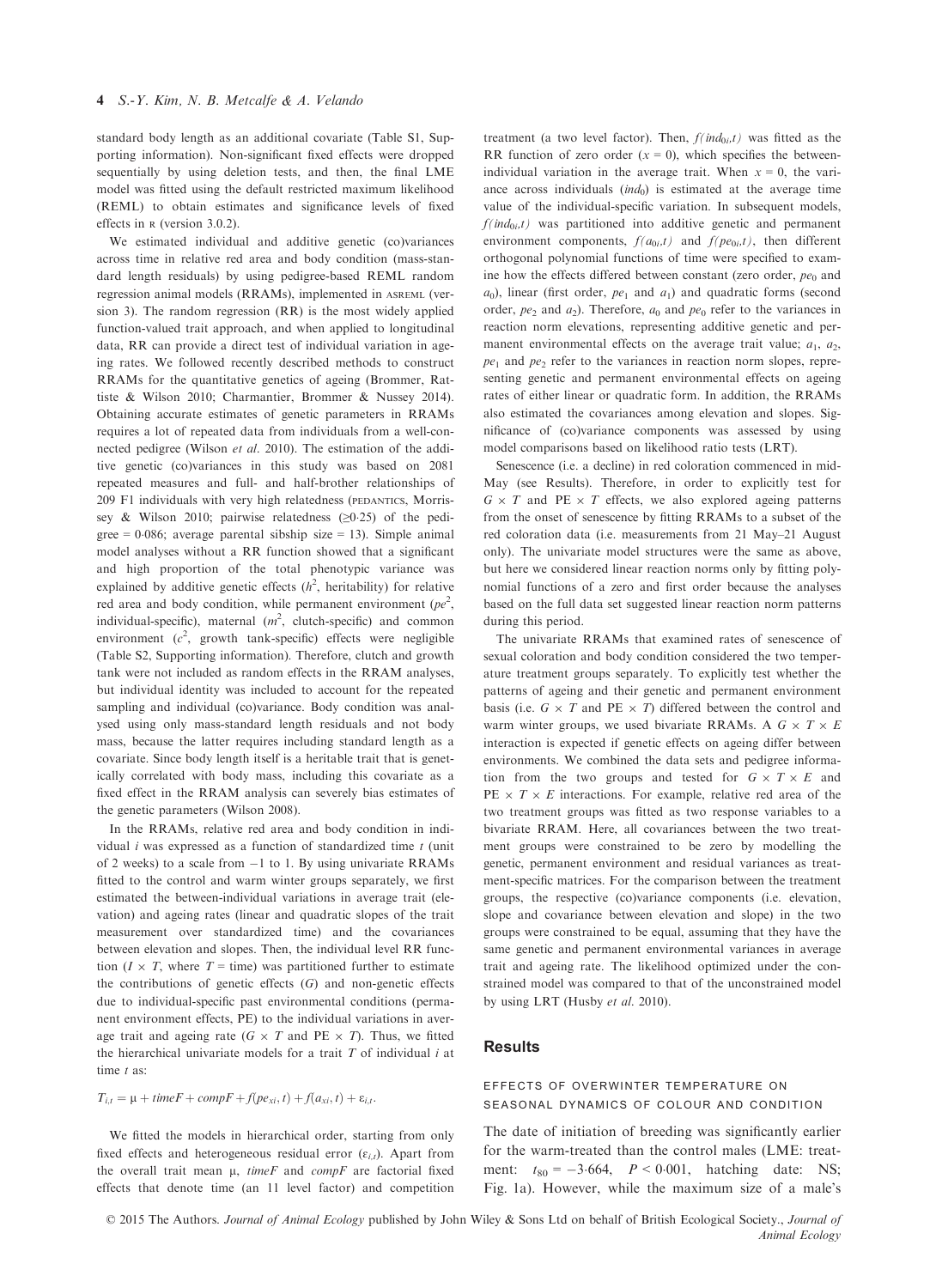

Fig. 1. Comparisons of male traits between the control and warm winter groups. Mean  $\pm$  SE (a) date at which red ornamentation was first detected, (b) maximum value over the season for relative area of red coloration and (c) time taken to reach maximum red coloration, calculated as the time from when red coloration was first detected.

red area (relative to his body size) did not differ significantly between the two treatment groups  $(t_{80} = -1.159)$ ,  $P = 0.250$ ; Fig. 1b), the warm-treated males took longer from first signs of red to reaching their maximum coloration than did the controls, despite having started to become red earlier (treatment:  $t_{80} = 3.623$ ,  $P < 0.001$ ; Fig. 1c). Males born earlier were quicker to reach their peak red coloration (hatching date:  $t_{30} = 3.086$ ,  $P = 0.004$ , and also had a higher peak coloration  $(t_{30} = -2.194, P = 0.036).$ 

Males from both temperature treatment groups showed a decline in coloration from the ninth week onwards (Fig. 2a), but this decline was faster in control males, as indicated by a significant treatment  $\times$  time interaction (Table 1). In an additional analysis, we tested whether the investment in early and late coloration differed between the two temperature treatment groups by comparing the colour measurements between 1st–9th week and 11th–21st week. The control males made a proportionally greater investment in coloration during the early season compared to the warm-treated males (significant treatment  $\times$  factorial time effect:  $t_{1869} = 2.038$ ,  $P = 0.042$ ; see Fig. 2b).

Body condition also declined over time at a faster rate in the control males than in the warm-treated males resulting in a significant temperature  $\times$  time and temperature  $\times$  time<sup>2</sup> interactions (Table 1; Fig. S2, Supporting information). There was also a significant temperature  $\times$  date of red  $\times$  time interaction, with a faster decline in body condition in those control males that had become red earliest in the season, but no such effect in warm-treated males (Table 1; Fig. S2, Supporting information). The analysis of body mass including standard length as a covariate yielded similar results to the analysis of body condition calculated as mass-standard length residuals (Table S1, Supporting information).

#### quantitative genetics of ageing

In the analysis of the full data set, the relative area of the red throat showed significant linear and quadratic individual-by-time interactions [PE  $\times T$  (pe<sub>1</sub>) and PE  $\times T^2$  (pe<sub>2</sub>)] in both control and warm winter groups  $(P < 0.001)$ ; Table S3, Supporting information). There was significant improvement in the model when fitting a  $G \times T(a_1)$  component (control:  $P = 0.015$ ; warm:  $P = 0.036$ ); the inclusion of a second-order  $a_2$  term did not significantly improve the model (Table S3, Supporting information). In the analysis of changes in relative red area from the onset of senescence onwards (≥9th week), there was significant individual (PE  $\times$  T) and genetic (G  $\times$  T) variance in the rate of senescence in the control males, but only the individual variance (PE  $\times$  T) was significant in the warm-treated males (Table 2). The bivariate RRAM analysis demonstrated that the individual and genetic variance in the rate of senescence differed significantly between the control and warm-treated males, suggesting genotype-by-environment and permanent environmentby-environment interactions for the rate of senescence (PE  $\times$  T  $\times$  E:  $\chi^2$ <sub>3</sub> = 8.84, P = 0.031; G  $\times$  T  $\times$  E:  $\chi^2$ <sub>3</sub> = 22.22,  $P < 0.001$ ).

Ageing trajectories of individual males were visualized based on the best linear unbiased predictor (BLUP) values of the best-fit univariate RRAMs, in order to illustrate

Fig. 2. Temporal change in relative red area with respect to the winter temperature treatment. (a) Changes in mean  $\pm$  SE relative red area over the reproductive season from 26 March 2014 to 21 August 2014. For illustrative purpose, adjusted splines are also presented. (b) The average values before and after the onset of senescence (1st–9th week and 11th–21st week, respectively).



© 2015 The Authors. Journal of Animal Ecology published by John Wiley & Sons Ltd on behalf of British Ecological Society., Journal of Animal Ecology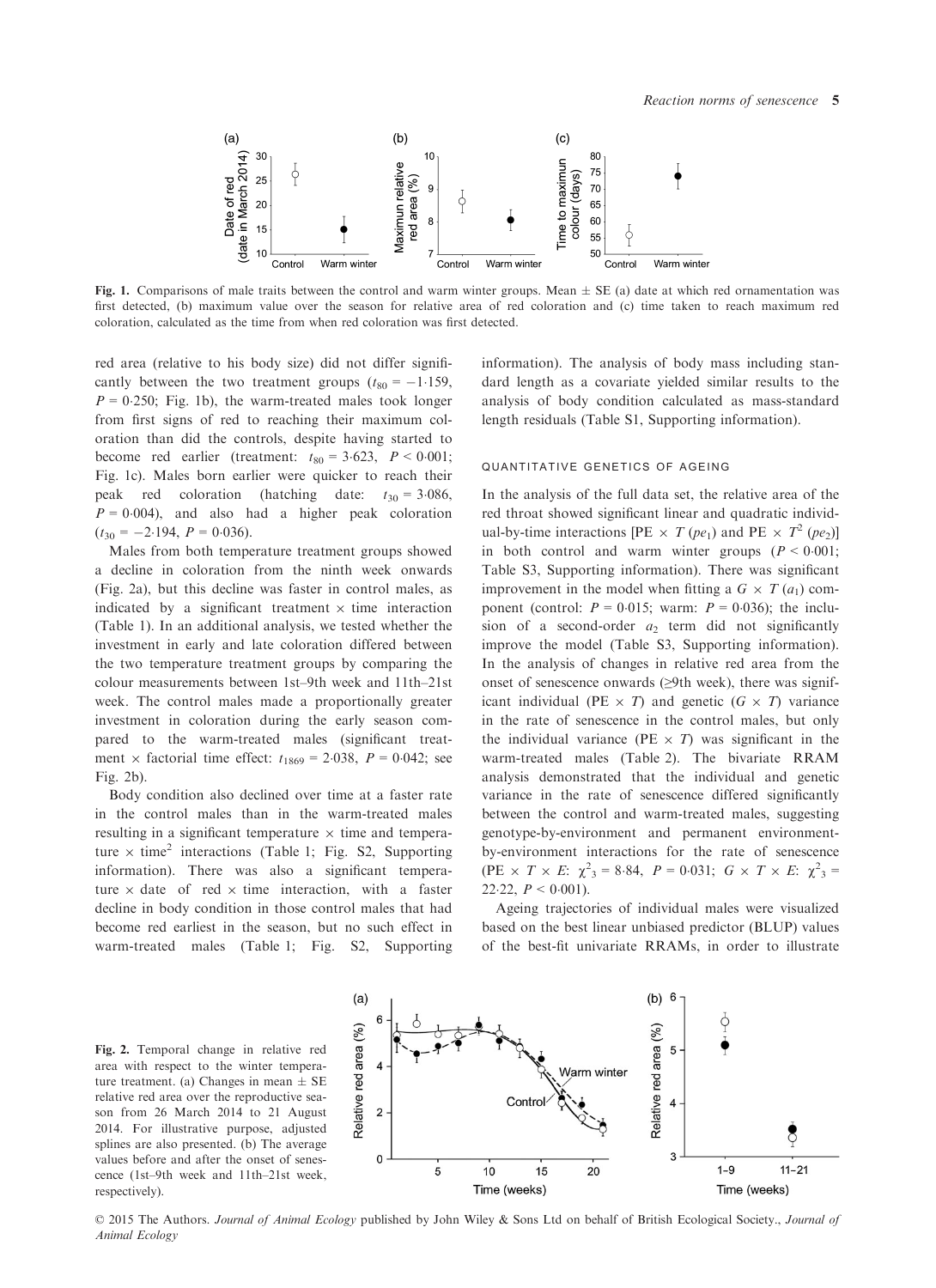Table 1. Results from the minimum adequate linear mixed models of relative size of red nuptial colour area (percentage of the total lateral body area) and body condition (mass-standard length residuals) of male sticklebacks. Random effects: fish identity nested within growth tank and family

|                                      | Relative red area  |      |           |                  | Body condition     |      |           |         |
|--------------------------------------|--------------------|------|-----------|------------------|--------------------|------|-----------|---------|
| Fixed effects                        | Estimate $\pm$ SE  | d.f. |           | $\boldsymbol{P}$ | Estimate $\pm$ SE  | d.f. |           | P       |
| Intercept                            | $14.763 \pm 2.109$ | 1868 | 7.001     | < 0.001          | $5.262 \pm 1.149$  | 1866 | 4.579     | < 0.001 |
| Treatment (warm)                     | $-1.040 \pm 0.355$ | 80   | $-2.932$  | 0.004            | $-0.622 + 1.390$   | 80   | $-0.447$  | 0.656   |
| Time                                 | $0.370 + 0.045$    | 1868 | 8.274     | < 0.001          | $-0.503 \pm 0.037$ | 1866 | $-13.508$ | < 0.001 |
| Time <sup>2</sup>                    | $-0.025 + 0.002$   | 1868 | $-13.754$ | < 0.001          | $0.005 + 0.000$    | 1866 | 13.058    | < 0.001 |
| Hatching date                        |                    |      |           | NS <sup>b</sup>  |                    |      |           | NS.     |
| Competition (strong)                 | $-0.874 \pm 0.221$ | 1868 | $-3.959$  | < 0.001          | $\qquad \qquad -$  |      |           | NS.     |
| Date of red $(DR)^a$                 | $-0.029 + 0.006$   | 95   | $-5.030$  | < 0.001          | $-0.010 + 0.003$   | 94   | $-3.253$  | 0.002   |
| Treatment $\times$ time              | $0.059 + 0.020$    | 1868 | 2.885     | 0.004            | $0.201 + 0.047$    | 1866 | 4.233     | < 0.001 |
| Treatment $\times$ time <sup>2</sup> |                    |      |           | <b>NS</b>        | $-0.001 + 0.001$   | 1866 | $-2.229$  | 0.026   |
| Treatment $\times$ DR                |                    |      |           |                  | $0.001 \pm 0.003$  | 94   | 0.263     | 0.793   |
| Time $\times$ DR                     |                    |      |           |                  | $0.001 \pm 0.000$  | 1866 | 7.618     | < 0.001 |
| Treatment $\times$ time $\times$ DR  |                    |      |           | <b>NS</b>        | $-0.000 \pm 0.000$ | 1866 | $-3.292$  | 0.001   |

 $N = 2081$  observations,  $N = 209$  individuals.

Date at which red ornamentation was first detected.

<sup>b</sup>NS, non-significant.

the patterns of the significant  $PE \times T \times E$  and  $G \times T \times E$  interactions (Fig. 3). The permanent environment variance for red coloration increased over time in the control males but remained at the same level in the warm-treated males. Most importantly, the additive genetic variance for red coloration was large at the onset of senescence then decreased over time in the control but not the warm-treated males (Fig. 3). In other words, the differences among genotypes converged over time in the control males. In these males, the average level of red coloration since the onset of senescence (i.e. the elevation) and the senescence rate (the linear slope) were negatively correlated at the additive genetic level (elevation–slope correlation  $r_{a0,a1} = -0.719 \pm 0.221$ , and  $Cov_{a0,a1}$  differed significantly from zero (Table 2). Thus, in the control group only, genotypes expressing larger average areas of sexual ornamentation during this period of the breeding season showed a faster senescence compared to those with weaker coloration (Fig. 3). In contrast, genotypes of warm-treated males showed similar ageing patterns (Fig. 3).

Univariate RRAMs of body condition suggested the presence of a significant  $I \times T^2$  interaction in both control and warm winter groups ( $P < 0.001$ ; Table S3, Supporting information), with no difference in pattern between them (bivariate RRAM:  $\chi^2$ <sub>6</sub> = 5.37, *P* = 0.497). In the control males (but not in the warm-treated males), this could be decomposed into significant  $G \times T^2$  and PE  $\times T^2$  components ( $P = 0.016$ ), since additive genetic variance for body condition increased over the breeding season whereas permanent environment variance decreased over the same period (Fig. S3, Supporting information). There was no significant covariance between any elevation–slope combinations of body condition in either temperature treatment group (Table S3, Supporting information).

# **Discussion**

The association shown here between the effort invested by male sticklebacks in sexual signalling early in the breeding season and the rate of ageing later in the season provides experimental support for the disposable soma theory. Meanwhile, our results on the quantitative genetics of senescence in sexual signals support the antagonistic pleiotropy theory of ageing. But perhaps most importantly, we experimentally demonstrated the expression of significant  $G \times E$  interactions influencing the pattern of senescence. The environment experienced by males prior to the breeding season influenced their investment in early reproduction and subsequent rate of ageing. The difference in  $G \times T$  (genetic variance in the rate of senescence) between the experimental groups suggests that the importance of antagonistic pleiotropic effects depends on environmental conditions, such that these can shape senescence schedules in natural populations through heritable differences in life-history plasticity.

In accordance with previous studies of sticklebacks showing that warm temperatures prior to the breeding season prompt a slower lifestyle and delayed senescence (Lee, Monaghan & Metcalfe 2012, 2013), the warm-treated males in our study reduced their early investment in sexual signals (as evidenced by the delayed peak of coloration), then exhibited a slower rate of senescence in both sexual signal and body condition compared to the controls. This may be a programmed response to optimize the temporal pattern of investment in sexual signalling according to a male's life expectancy; an optimization model of this scenario, developed within a game-theory framework, predicted that males in better nutritional condition should show restraint in signalling early in the season whereas those in poorer condition should signal at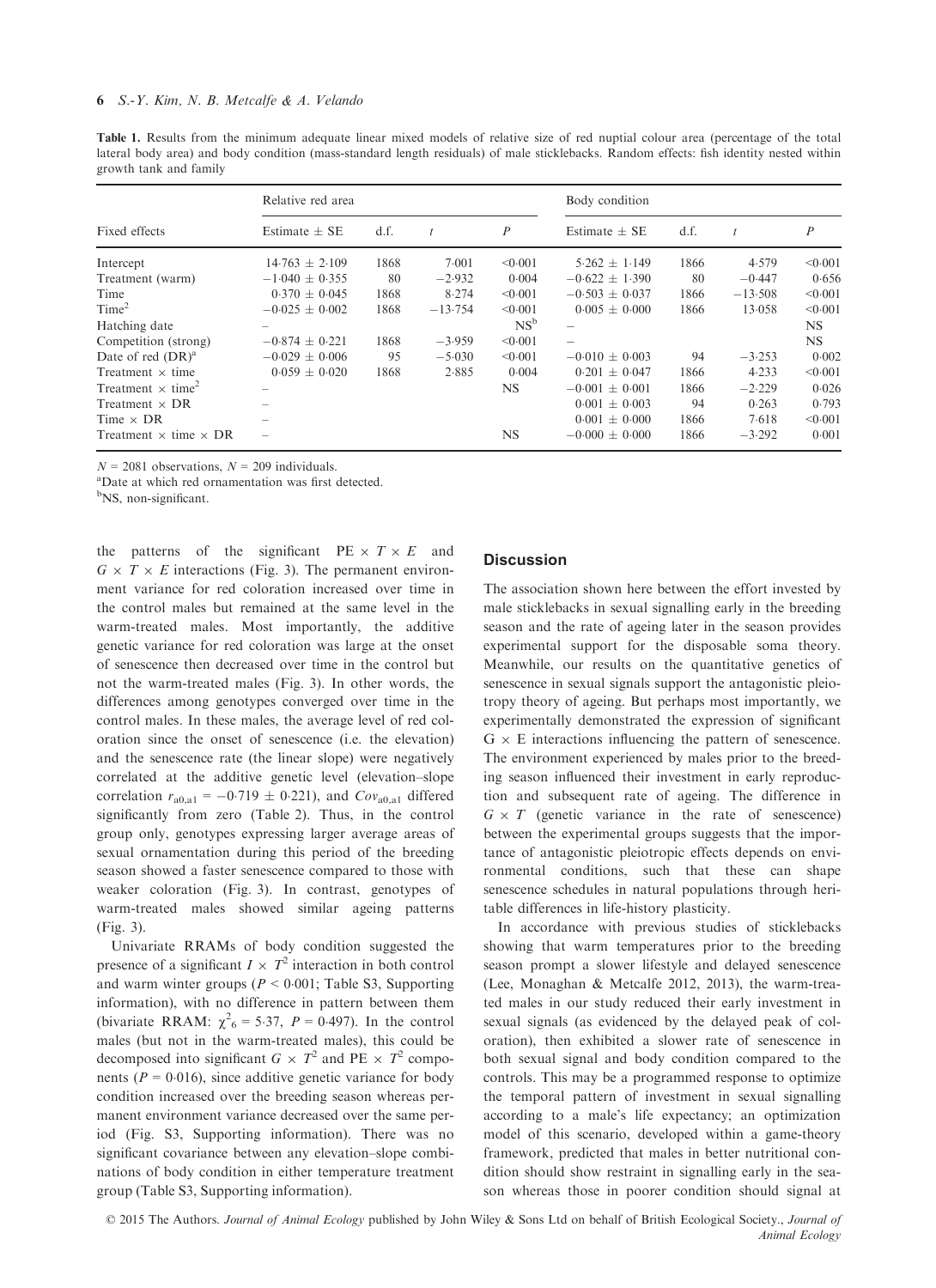Table 2. Results from the univariate random regression animal model analyses of relative red area from the onset of senescence (9th week onward) in the control and warm winter treatment groups.  $V<sub>1</sub>$  is the between-individual variance in relative red area and  $V<sub>A</sub>$  is the additive genetic variance. PE  $\times$  T and G  $\times$  T denote the permanent environment and additive genetic variances in the rate of senescence. The significance of each variance component was tested by comparing between different hierarchical models (<sup>a</sup>) based on a likelihood ratio test. For example,  $V_I$  was tested based on the comparison between model 1 and model 2. The REML estimated variances and covariances between elevation and slope of the best-fit models are given with their SEs in brackets

|                    | Tested component                 | d.f. | Control    |        |         | Warm winter |            |         |
|--------------------|----------------------------------|------|------------|--------|---------|-------------|------------|---------|
| Model <sup>a</sup> |                                  |      | LogL       |        | P       | LogL        | $\gamma^2$ |         |
|                    | $\overline{\phantom{a}}$         |      | $-1181.88$ |        |         | $-1196.11$  |            |         |
| 2                  | $V_1$ (ind <sub>0</sub> )        |      | $-1077.55$ | 208.66 | < 0.001 | $-1055.04$  | 282.14     | < 0.001 |
| 3                  | $V_{\rm A}$ $(a_0)$              |      | $-1074.27$ | 6.56   | 0.010   | $-1052.47$  | 5.14       | 0.023   |
| $\overline{4}$     | $PE \times T$ (pe <sub>1</sub> ) | ↑    | $-1024.69$ | 99.16  | < 0.001 | $-985.22$   | 134.50     | < 0.001 |
| 5                  | $G \times T(a_1)$                |      | $-1019.43$ | 10.52  | 0.005   | $-984.16$   | 2.128      | 0.345   |

RRAM (co)variances of the best-fit models

|                              | Control (model 5)  |                  | Warm winter (model 4) |                  |  |
|------------------------------|--------------------|------------------|-----------------------|------------------|--|
| Variance–covariance          | Parameter estimate | $\boldsymbol{P}$ | Parameter estimate    | $\boldsymbol{P}$ |  |
| $V\epsilon_{-1}$             | 9.266(1.714)       |                  | 5.068(1.068)          |                  |  |
| $V_{\epsilon_{-0.667}}$      | 4.408(0.907)       |                  | 4.370(0.803)          |                  |  |
| $V \varepsilon_{-0.333}$     | 4.995(0.853)       |                  | 3.223(0.561)          |                  |  |
| $V \varepsilon_0$            | 6.892(1.063)       |                  | 3.544(0.562)          |                  |  |
| $V\epsilon_{0.333}$          | 2.987(0.495)       |                  | 2.405(0.404)          |                  |  |
| V $\varepsilon_{0.667}$      | 1.029(0.341)       |                  | 1.220(0.351)          |                  |  |
| $V \varepsilon_1$            | 3.423(0.787)       |                  | 3.210(0.745)          |                  |  |
| $V$ pe <sub>0</sub>          | 1.924(1.293)       |                  | 3.339(1.173)          |                  |  |
| Cov pe <sub>0</sub> , $pe_1$ | 0.651(1.030)       | 0.527            | $-0.863(0.597)$       | 0.183            |  |
| $V$ pe <sub>1</sub>          | 1.648(1.373)       |                  | 4.941(0.862)          |                  |  |
| $V a_0$                      | 3.818(1.891)       |                  | 2.337(1.422)          |                  |  |
| Cov $a_0$ , $a_1$            | $-2.685(1.532)$    | 0.026            |                       |                  |  |
| $V a_1$                      | 3.656(1.921)       |                  |                       |                  |  |

<sup>a</sup>Model 1:  $T_{i,t} = \mu + timeF + compF + \varepsilon_{i,t}$ .

Model 2:  $T_{i,t} = \mu + timeF + compF + f(rind_{0i},t) + \varepsilon_{i,t}$ .

Model 3:  $T_{i,t} = \mu + timeF + compF + f(pe_{0i},t) + f(a_{0i},t) + \varepsilon_{i,t}$ .

Model 4:  $T_{i,t} = \mu + timeF + compF + f(pe_{1i},t) + f(a_{0i},t) + \varepsilon_{i,t}$ 

Model 5:  $T_{i,t} = \mu + timeF + compF + f(pe_{1i},t) + f(a_{1i},t) + \varepsilon_{i,t}$ 

their maximal rate, even if that causes a more rapid decline (Lindström et al. 2009). Our results fit these predictions, since the control males invested more in sexual signalling during the early season than did those that had experienced the benefits of a warm winter, but then showed a more rapid decline in both coloration and body condition as the season progressed.

Moreover, only among the control males was there a significant relationship between the extent of early investment in sexual ornamentation and the rate at which body condition declined, suggesting that the trade-off was more acute in the males experiencing the harsher pre-breeding environment. Food was not limiting at any time in either temperature treatment group, so differences in macronutrient levels are unlikely to have been the cause of the more rapid deterioration in ornamentation and body condition of the control males. Instead, the effect may be driven by a greater early investment of carotenoids into sexual signalling. Carotenoids can be limiting in the diet, and breeders should continuously invest this limiting resource if they are to maintain red coloration during the season (Pike *et al.* 2007). In addition to their role in creating the red coloration of the male stickleback, carotenoids have important physiological functions as antioxidants. The early investment of this resource into colourful ornaments can, thus, constrain physiological condition through reduced antioxidant capacity (Metcalfe & Alonso-Alvarez 2010). Indeed, it has already been shown that male sticklebacks that invest a disproportionate fraction of their carotenoids into sexual signals tend to senesce faster and die sooner (Pike et al. 2007, 2010a,b). Therefore, our temperature manipulation likely altered the pattern of ageing by influencing the trade-off between sexual signalling and somatic maintenance, supporting the disposable soma theory of ageing at the phenotypic level.

Two of the important findings of the present study are that variation in nuptial coloration and body condition has high and significant heritability (overall  $h^2 > 0.8$ , after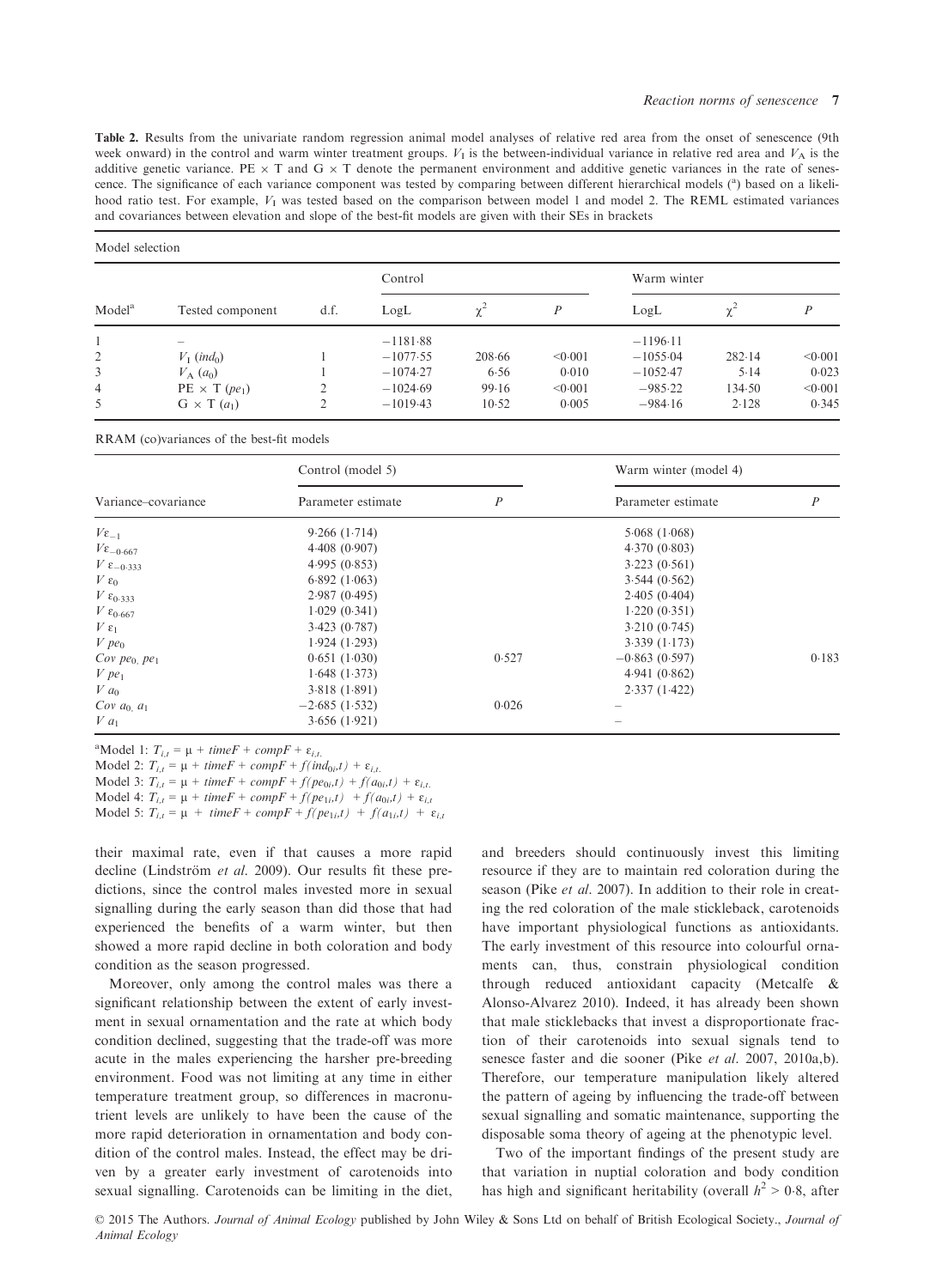

Fig. 3. Reaction norm plots of the trajectories for red coloration over time since the onset of senescence (9th week onwards) of individual male sticklebacks from the (a) control and (b) warm winter temperature treatments (control:  $N = 104$ individuals; warm winter:  $N = 105$ ). Each line represents the predicted trajectory of a single individual either at the permanent environment  $(pe)$  or additive genetic  $(a)$ level. Trajectories are based on the fixed effects (average trait and ageing rate) and individual-specific elevation and slope from the best linear unbiased predictor (BLUP) values of model 5 in Table 2. BLUPs are used here to merely illustrate the PE  $\times$  T  $\times$  E and G  $\times$  T  $\times$  E patterns, but were not used in the statistical analyses.

controlling for maternal and environmental effects), and that the pattern of ageing also showed heritable variation, at least in control males. While the three-spined stickleback has frequently been used as a model system to study the evolution of sexual signals (e.g. Boughman, Rundle & Schluter 2005), there has been little evidence of the heritability of its red ornamentation (but see Bakker 1993). The strong genetic variance in the red ornament evident from our study indicates the evolutionary potential of this trait through female choice (Griffith, Parker & Olson 2006). Furthermore, the genetic variance in the temporal dynamics of both the sexual signal and body condition (i.e. significant  $G \times T$  effects) suggests that a male's strategy for the timing of allocation of carotenoids and other resources into sexual signalling vs. somatic maintenance through the reproductive season is heritable and should also be subject to evolution under selection. An interesting question here is how the genetic variation in senescence rates is maintained – possibly due to fluctuating selection (Robinson et al. 2008) or alternative reproductive strategies (Sinervo & Lively 1996). While it is often thought that males are selected to pursue a 'live fast, die young' strategy, involving high rates of somatic damage and rapid ageing in comparison with females, current evidence offers little support for this (Bonduriansky et al. 2008). Interestingly, a study on the three-spined stickleback showed that female preference for redder males becomes stronger towards the end of the season (Lindström et al. 2009), suggesting that temporally dynamic

selection forces may promote different male reproductive strategies.

Most interestingly, this present study provides evidence for genotype-by-environment interactions in the rate of senescence ( $G \times T \times E$  in red coloration and body condition), which support two important ideas. First, the data support the antagonistic pleiotropy theory of ageing that predicts a genetic link between enhanced performance earlier in life and an accelerated rate of senescence (Kirkwood & Rose 1991). While two previous quantitative genetic studies based on long-term population data of a bird and a mammal have explored antagonistic pleiotropy by focussing on the demonstration of a negative genetic correlation between early and late reproductive performance (Charmantier et al. 2006; Nussey et al. 2008), our experiment tested the theory by effectively suppressing the expression of pleiotropic genes in one treatment group. Thus, the trade-off between early and late benefits, recently highlighted in a review of studies of ageing in wild populations (Lemaître  $et$  al. 2015), was evident in the control group (with genotypes that were redder in the early breeding season showing a faster senescence later in the season), but was removed when we experimentally induced a reduction in the investment in sexual signalling in the early part of the breeding season (through the warm winter treatment). Second, this study provides evidence that the extent to which genetic differences influence ageing varies across environments. The phenotypic differences in investment in sexual signalling and ageing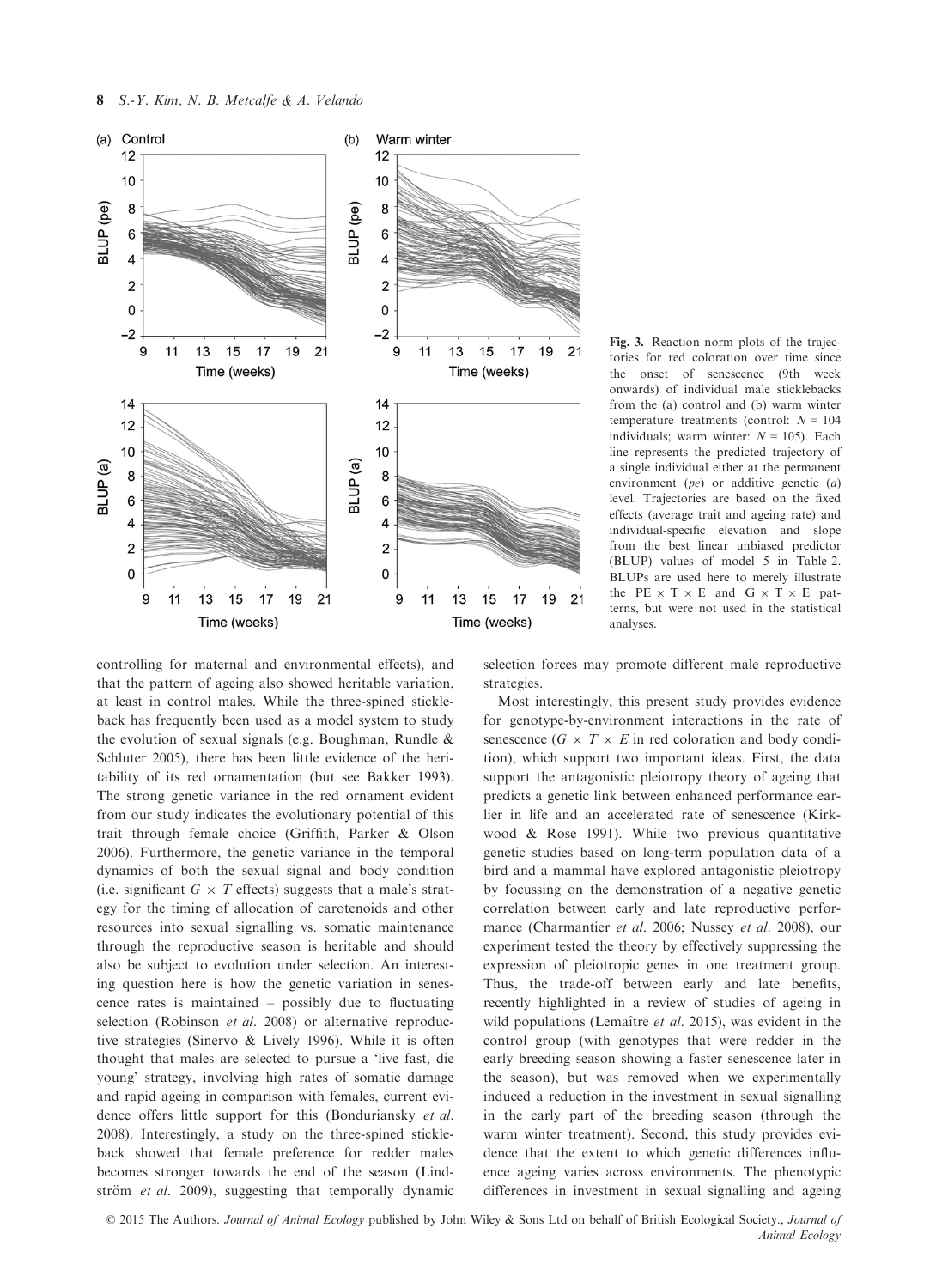between the two experimental groups were due to the flexible responses of the same genotypes to the environmental conditions. Mechanisms such as differential gene expression or epigenetic modulation across environments may underlie  $G \times T \times E$  effects (Schlichting & Pigliucci 1998). In particular, the  $G \times T \times E$  in red coloration appeared mainly because the redder genotypes reduced their colour expression early in the breeding season after experiencing benign environmental conditions. Although the temperature at the beginning of the breeding season was the same in the two environmental treatments, the males raised in warm winter conditions experienced lower seasonality than the control males. It is possible that the reduced seasonal difference in temperatures might prompt the warmtreated breeders, particularly those of redder genotypes, to suppress the expression of red ornamentation via a downregulation of their sexual hormones (Gonzalez et al. 2001).

This study provides interesting insights into the role of environment in the evolution of life histories and sexual signals. We have shown experimentally that environmental conditions experienced by individuals during early life can determine life-history integration and trade-offs by shaping their investment in sexual signalling and senescence schedules. Importantly, genetic variation in the rate of senescence was reduced to a non-significant level among individuals raised in a benign environment. Therefore, more benign environmental conditions weaken the scope for evolution in the pattern of senescence. The environmental dependence may also explain the maintenance of genetic variation in life-history and secondary sexual traits against the eroding effects of strong natural and sexual selection in natural populations.

#### Acknowledgements

We thank A. Charmantier for helpful advice on the data analyses, two anonymous reviewers for constructive comments, and D. Álvarez, J. Domínguez, D. Sabucedo, J. Díaz, A. González and P. Caballero for help during the study. Wild fish were sampled under permission from the Xunta de Galicia, and the experiment was approved by the Animal Ethics Committee of the Universidad de Vigo. This study was supported by the Spanish Ministerio de Economía y Competitividad (CGL2012-40229-C02-02 and CGL2014-60291-JIN) and the Xunta de Galicia (2012/305); NBM was funded by NERC grant (NE/I025182/1).

#### Data accessibility

Data available from the Dryad Digital Repository [http://dx.doi.org/](http://dx.doi.org/10.5061/dryad.s6h6b) [10.5061/dryad.s6h6b](http://dx.doi.org/10.5061/dryad.s6h6b) (Kim, Metcalfe & Velando 2015).

#### References

- Badyaev, A.V. & Vleck, C.M. (2007) Context-dependent development of sexual ornamentation: implications for a trade-off between current and future breeding efforts. Journal of Evolutionary Biology, 20, 1277–1287.
- Bakker, T.C. (1993) Positive genetic correlation between female preference and preferred male ornament in sticklebacks. Nature, 363, 255–257.
- Blount, J.D., Metcalfe, N.B., Birkhead, T.R. & Surai, P.F. (2003) Carotenoid modulation of immune function and sexual attractiveness in zebra finches. Science, 300, 125–127.
- Bolger, T. & Connolly, P. (1989) The selection of suitable indices for the measurement and analysis of fish condition. Journal of Fish Biology, 34, 171–182.
- Bonduriansky, R., Maklakov, A., Zajitschek, F. & Brooks, R. (2008) Sexual selection, sexual conflict and the evolution of ageing and life span. Functional Ecology, 22, 443–453.
- Boonekamp, J.J., Salomons, M., Bouwhuis, S., Dijkstra, C., Verhulst, S. & Sorci, G. (2014) Reproductive effort accelerates actuarial senescence in wild birds: an experimental study. Ecology Letters, 17, 599–605.
- Boughman, J.W., Rundle, H.D. & Schluter, D. (2005) Parallel evolution of sexual isolation in sticklebacks. Evolution, 59, 361–373.
- Bouwhuis, S., Charmantier, A., Verhulst, S. & Sheldon, B.C. (2010) Individual variation in rates of senescence: natal origin effects and disposable soma in a wild bird population. Journal of Animal Ecology, 79, 1251–1261.
- Brommer, J.E., Rattiste, K. & Wilson, A. (2010) The rate of ageing in a long-lived bird is not heritable. Heredity, 104, 363–370.
- Candolin, U. (1999a) Male–male competition facilitates female choice in sticklebacks. Proceedings of the Royal Society of London B: Biological Sciences, 266, 785–789.
- Candolin, U. (1999b) The relationship between signal quality and physical condition: is sexual signalling honest in the three-spined stickleback? Animal Behaviour, 58, 1261–1267.
- Candolin, U. (2000) Changes in expression and honesty of sexual signalling over the reproductive lifetime of sticklebacks. Proceedings of the Royal Society of London B: Biological Sciences, 267, 2425–2430.
- Candolin, U. & Tukiainen, I. (2015) The sexual selection paradigm: have we overlooked other mechanisms in the evolution of male ornaments? Proceedings of the Royal Society of London B: Biological Sciences, 282, 20151987.
- Charmantier, A., Brommer, J.E. & Nussey, D.H. (2014) The quantitative genetics of senescence in wild animals. Quantitative Genetics in the Wild (eds A. Charmantier, D. Garant & L.E.B. Kruuk), pp. 68–83. Oxford University Press, Oxford, UK.
- Charmantier, A. & Gienapp, P. (2014) Climate change and timing of avian breeding and migration: evolutionary versus plastic changes. Evolutionary Applications, 7, 15–28.
- Charmantier, A., Perrins, C., McCleery, R.H. & Sheldon, B.C. (2006) Quantitative genetics of age at reproduction in wild swans: support for antagonistic pleiotropy models of senescence. Proceedings of the National Academy of Sciences of the USA, 103, 6587–6592.
- Clavero, M., Pou-Rovira, Q. & Zamora, L. (2009) Biology and habitat use of three-spined stickleback (Gasterosteus aculeatus) in intermittent Mediterranean streams. Ecology of Freshwater Fish, 18, 550–559.
- Evans, S.R. & Sheldon, B.C. (2015) Colour in a new light: a spectral perspective on the quantitative genetics of carotenoid colouration. Functional Ecology, 29, 96–103.
- Fernández, C., San Miguel, E., Amaro, R. & Hermida, M. (2015) Espinoso – Gasterosteus aculeatus. Enciclopedia Virtual de los Vertebrados Españoles (eds A. Salvador & B. Elvira). Museo Nacional de Ciencias Naturales, Madrid.<http://www.vertebradosibericos.org/>
- Flatt, T. & Heyland, A. (2011) Mechanisms of Life History Evolution. Oxford University Press, Oxford, UK.
- Gonzalez, G., Sorci, G., Smith, L.C. & Lope, F. (2001) Testosterone and sexual signalling in male house sparrows (Passer domesticus). Behavioral Ecology and Sociobiology, 50, 557–562.
- Griffith, S.C., Parker, T.H. & Olson, V.A. (2006) Melanin-versus carotenoid-based sexual signals: is the difference really so black and red? Animal Behaviour, 71, 749–763.
- Husby, A., Nussey, D.H., Visser, M.E., Wilson, A.J., Sheldon, B.C. & Kruuk, L.E. (2010) Contrasting patterns of phenotypic plasticity in reproductive traits in two great tit (Parus major) populations. Evolution, 64, 2221–2237.
- Jones, O.R., Scheuerlein, A., Salguero-Gómez, R., Camarda, C.G., Schaible, R., Casper, B.B. et al. (2014) Diversity of ageing across the tree of life. Nature, 505, 169–173.
- Kim, S.Y. (in press) Fixed behavioural plasticity in response to predation risk in the three-spined stickleback. Animal Behaviour.
- Kim, S.Y., Metcalfe, S.B. & Velando, A. (2015) Data from: A benign juvenile environment reduces the strength of antagonistic pleiotropy and genetic variation in the rate of senescence. Dryad Digital Repository, doi: [10.5061/dryad.s6h6b.](http://dx.doi.org/10.5061/dryad.s6h6b)
- Kim, S.-Y. & Velando, A. (2014) Stickleback males increase red coloration and courtship behaviours in the presence of a competitive rival. Ethology, 120, 502–510.